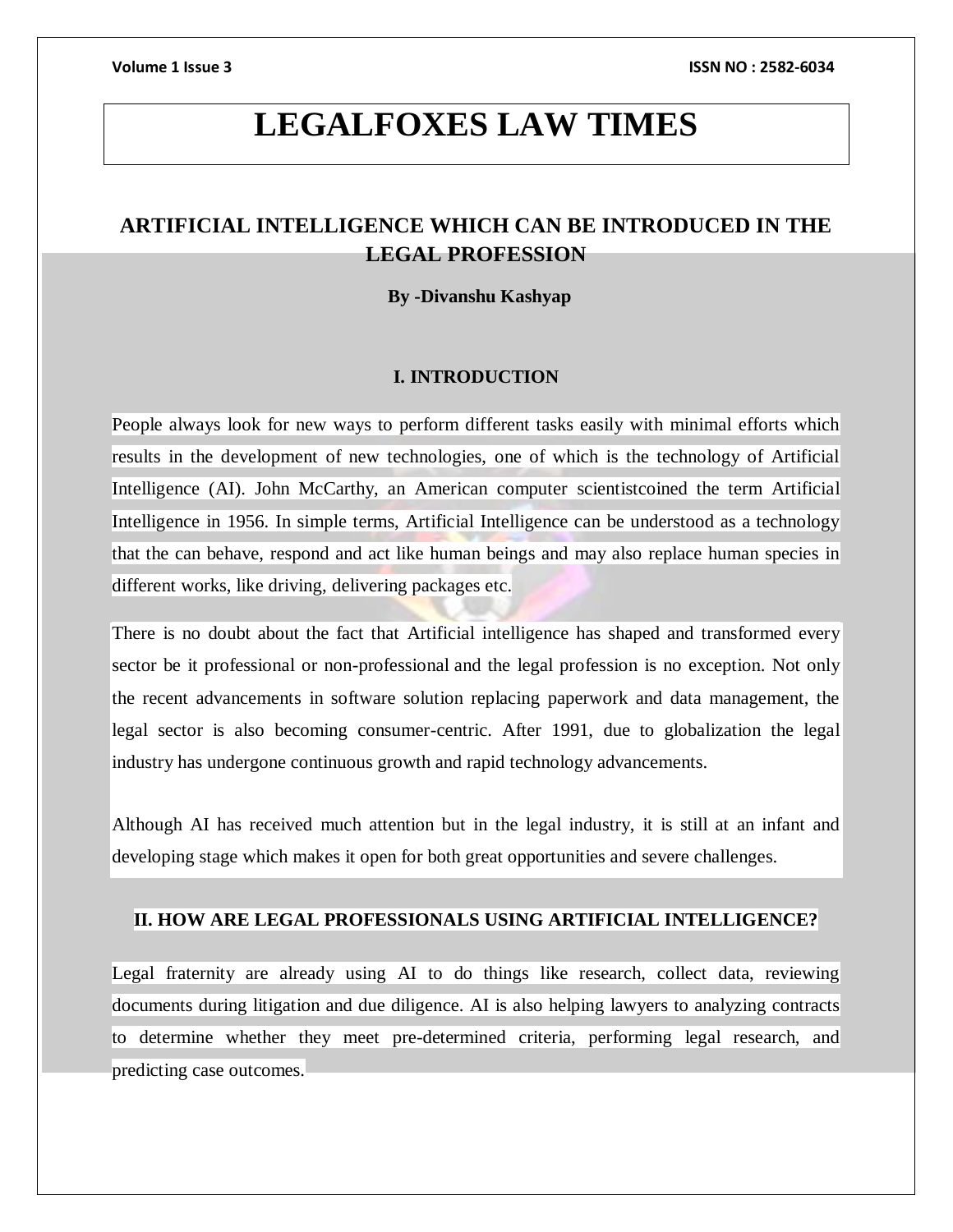### **III. ARTIFICIAL INTELLIGENCE AND ITS USES IN LEGAL PROFESSION**

Artificial intelligence **(**AI) is making its ways into the legal industry and there are a number of software applications that are available in the markets which can replace the tiresome and tedious work done by the lawyers. Artificial intelligence helps the legal professionals in the daily and repetitive jobs which certainly saves their time and further help them focus on important tasks.

### **IV. ARTIFICIAL INTELLIGENCE AND LEGAL RESEARCH**

A legal professional be it lawyer or a law student spends a lot of time doing legal research. It takes days and years for a law student to learn how to do legal research, how to find the correct statute and the applicable precedent which could help them support their argument and clear there understanding of the law. Almost all legal firms or companies carrying business related to law appoints paralegals or legal interns for doing the legal research work. Specific and accurate research plays a very important role in supporting the arguments and winning the legal matters in court. Recent advancements and the development of Artificial intelligence software is an aid to the law students and lawyers in this particular field. There are various software available in the market which help the law student or the lawyer to find relevant matter along with applicable precedent and statutes regarding their legal research. The evolution in the field of Artificial intelligence software also helps legal fraternity to understand difficult and complex issueswhich can be answered in basic and simple words using such software's.

### **V. ARTIFICIAL INTELLIGENCE AND DUE DILIGENCE**

In the legal arena the lawyers or the law firms are supposed to do a very basic and primary task of confirming the figures, facts, circumstances and situations on behalf of clients with respect to any legal matter or an issue.

Only on the basis of this data and information the lawyers or the law firms tell the clients as to what they are supposed to do or how they can initiate the further proceedings regarding the case.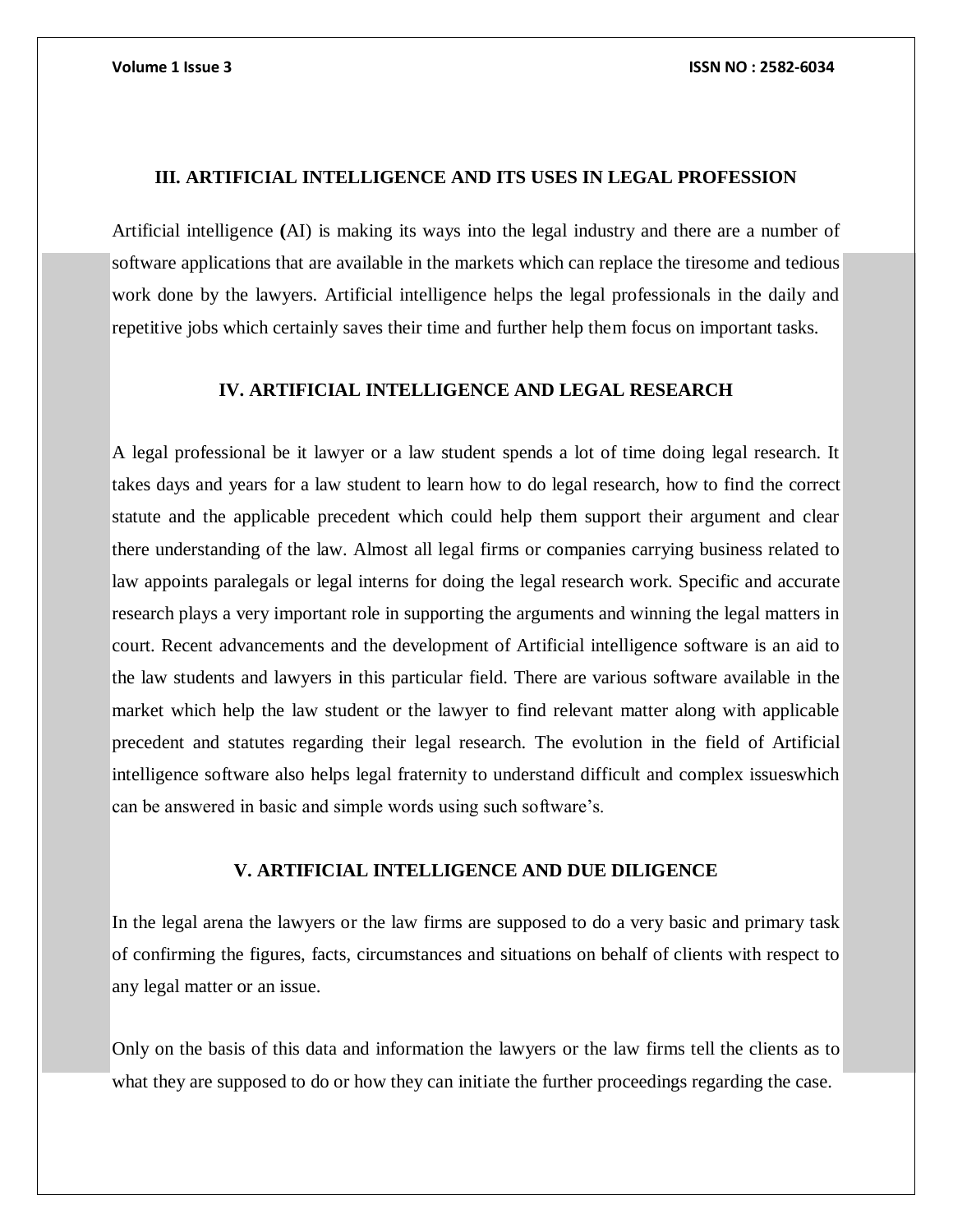### **Volume 1 Issue 3 ISSN NO : 2582-6034**

The process of due diligence is a tedious, exhausting and time-consuming procedure. While on the other hand Artificial intelligence system helps to do the same task but in more sorted and faster way. Artificial intelligence helps the legal fraternity to go throughthe facts and the figures in the most efficient way. Such advancements are making it possible for teams working in the legal profession to sort through plethora of information faster and quick, freeing up manual labor, saving time, reducing costs and improving due diligence quality. Moreover, the Artificial intelligence finds and evaluates the previous decisions given in the similar circumstances and issues, which helps in providing an adequate counselling and advice to the clients.

# **VI. ARTIFICIAL INTELLIGENCE USED FOR REVIEWING DOCUMENTS AND CONTRACTS**

As per the research by certain agencies the AI can analyze the contract and review the paper work and flag them as particular and relevant to a case. In today's era many law firms takes help from Artificial Intelligence software in drafting contracts and legal notices. Once the document is flagged as important and relevant, the algorithms automatically get to work to look for documents that are similar to the issue and case.Artificial Intelligence software helps legal firms in generating standard templates which can be later modified and customized as per the requirements of clients.This process makes the work of the lawyer easier. Moreover, the Artificial intelligence helps in the process of contract revision by highlighting the most relevant clauses for different cases.

### **VII. ARTIFICIAL INTELLIGENCE USED TO PREDICT LEGAL OUTCOMES**

It is more often heard that whenever a client approached the legal counsel for any legal issue or dispute the first question asked by the client is what are the changes that this case will go in favor of us? or what are the chances of winning?

For situations like these AI algorithms helps the law firms or the legal fraternity in answering such questions. Artificial Intelligence has the ability to store years' worth of data, documents and the legal procedure which can tell lawyers their chances of winning their client's case. It basically forecasts the result based on algorithms. Such algorithmsevaluates prior decisions or the precedents set by the court in similar cases. Artificial Intelligence is able to handle many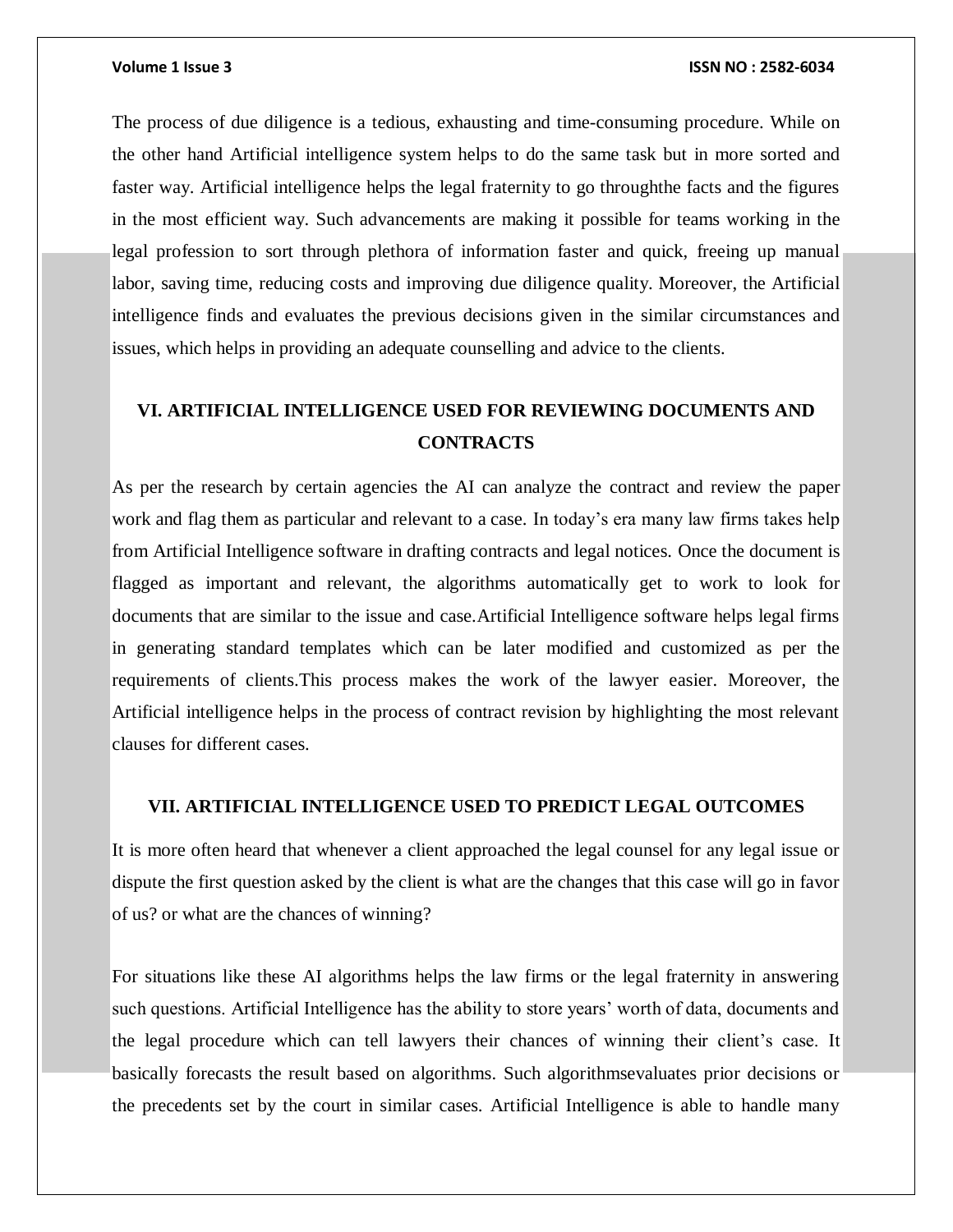humdrum tasks, which empowers the law firms or lawyers to spend more time on client's legal issue and court visits.

### **VIII. IMPACT OF ARTIFICIAL INTELLIGENCE ON INDIAN LEGAL INDUSTRY**

Legal industry in India has not been much open to the technological changes. The reason why the legal industry is not too much adaptable to the technological development is because of the working pattern and principles that has been followed over the years. The point of an inaccessible and cost also plays its role when it comes to the fact that why the legal industry is not so adaptable to the AI. Legal system in India has always been labor intensive. However, law firms in India are starting to adapt the AI technologies such as Kira Systems. Kira Systems is a Canadian based software provider, to improve the efficiency, speed and accuracy of the law firm's for providing legal services and doing legal research.

The Apex court of India with the spread of Digital India, has for the first time digitized its data and records which certainly has resulted into an adoption of AI technology by more top tier law firms as Artificial Intelligence uses the online information available.

### **IX. THE POSITION OF ARTIFICIAL INTELLIGENCE IN INDIA**

As of now, there are no specified laws or regulations that govern the area of artificial intelligence in India. Although, we all know that India is a developing country and making fast progress regarding technology, the scientists and technological department are yet to discover full potential, its uses and utilization of this software.

Artificial Intelligence Association of India (AIAI) is one of an independent bodies founded in the year 2009which exist with an aim to research, collect data and create machinery underlying the thought of intelligent behaviorand their embodiment in machines. Certain innovations done by the various bodies and departments dealing with such kind of software are yet to be implemented with this technique. Network Traffic Analysis Software (NETRA) is a software developed by the Centre for Artificial Intelligence and Robotics, which is a branch of DRDO. NETRA is currently being used byResearch and Analysis Wing, Intelligence Bureau, state-level law enforcement